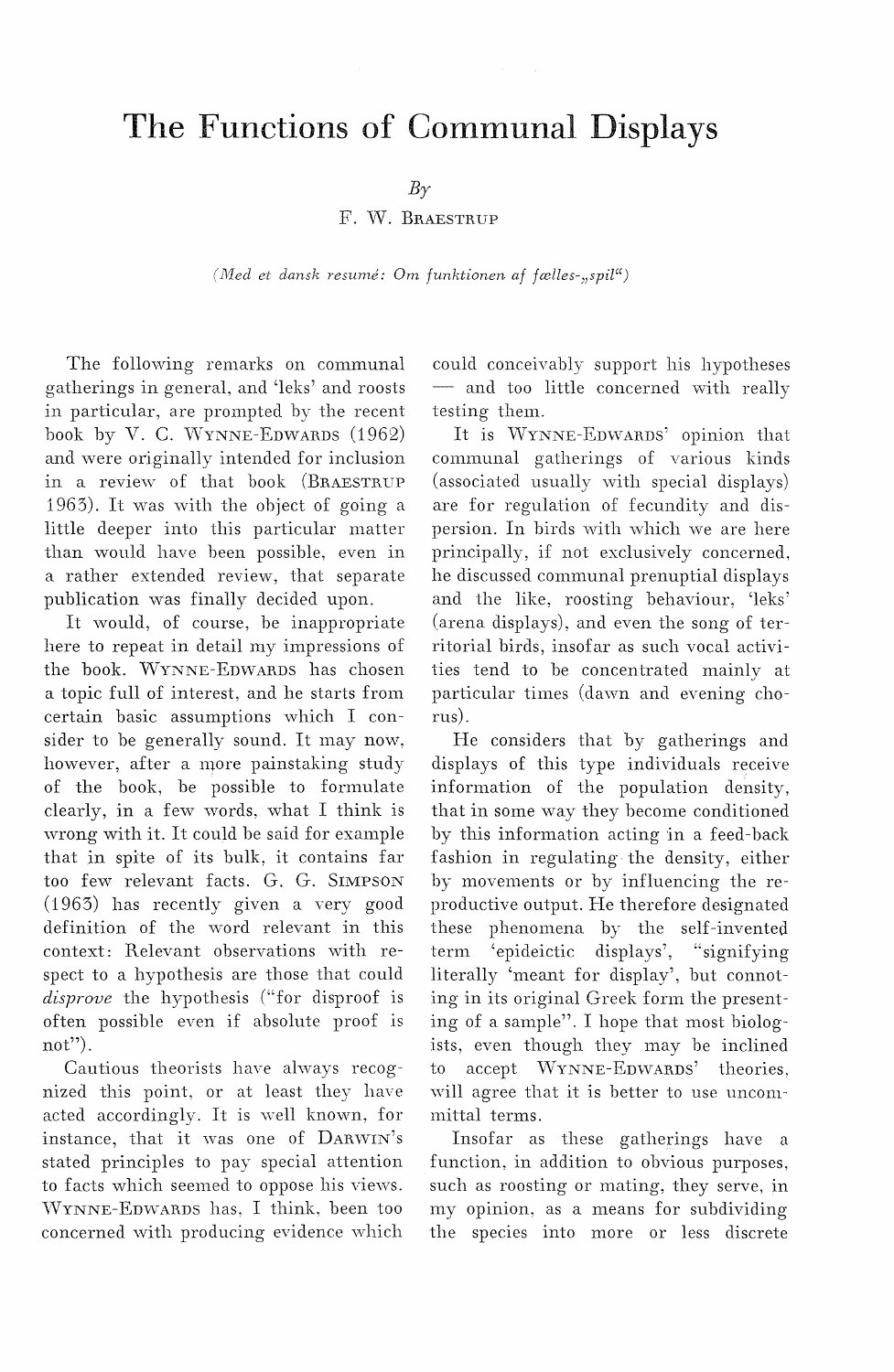groups. This may have survival value in several respects, e.g. intergroup-selection is made possible.

However, with regard to a function

# COMMUNAL ROOSTS

To begin with, let us consider how such a system is presumed to operate. This is explained most clearly with respect to the roosting habits of, e.g., the Starling in winter.

"During the day, when the individual bird is out feeding, it must be fully aware of  $-$  and presumably conditioned by  $$ the prevailing level of subsistence available. At the end of the day it flies to the roost to take part in exciting social activities, and there is no difficulty in postulating that these reveal the other side of the picture, and condition the bird to the stress of competition that has to be faced within its present neighbourhood. These two essential indices  $-$  the availability of food relative to the number of mouths to be  $fed$  - supply all the information essential to elicit a response, either to be satisfied with the existing economy and remain, or to make a break and venture elsewhere." CW.-E.'s book p. 284). He goes on to say that this is, no doubt, a somewhat over-simplified picture, but if it is in the main correct, it offers a very simple explanation.

It seems to me that the information the bird receives is not at all exhaustive, and that the explanation is far from simple. The moot point is that even if the individual bird is able to sense in some way whether there are for instance 160,000 or 200,000 birds present at the roost, this number is significant merely in relation to the size of the area from which the birds derive. The flocks usually come in to roost from all directions, and it is stated (from personal investigations) that, "the majority of the birds are constant not only to their roost but to the particular feeding ground they frequent by day" (W.-E. p. 284). How then is the individual bird to know the size of the area from which the total number derives? How is the bird to know whether a change of number is due to a change of area (which may occur, even in normally stable systems)? And is it probable that conditions in the feeding ground of a particular flock are a reliable index of the conditions in the area as a whole?

Instead of putting forward such farfetched and highly unlikely explanations, it would surely be more feasihle to assume that territorial behaviour and tension between flocks at the feeding grounds is a possible mechanism for regulating the numbers.

In contrast to the usual explanation that roosting assemblages have survival valne in reduced mortality, e.g. from predatory attack, W.-E. argues that, "it quite commonly happens that predators are drawn to roosts and take a toll which they would find it difficult to equal in a scattered population." (W.-E. p. 299). The question one asks is, of course, whether the loss through predation (e.g., for 1,000 birds per week) is greater or larger in a communal roost than it would have been in a scattered population. It is obvious that in the case of large roosts comprising hundreds of thousands or even millions of birds, there would need to be a very heavy concentration of predators in order to cause any significant mortality rate, and there seems to be very slight evidence that this is actually the case.

which regulates the density in the way maintained by WYNNE-EDWARDS, I am of the opinion that grave objections may be pointed out.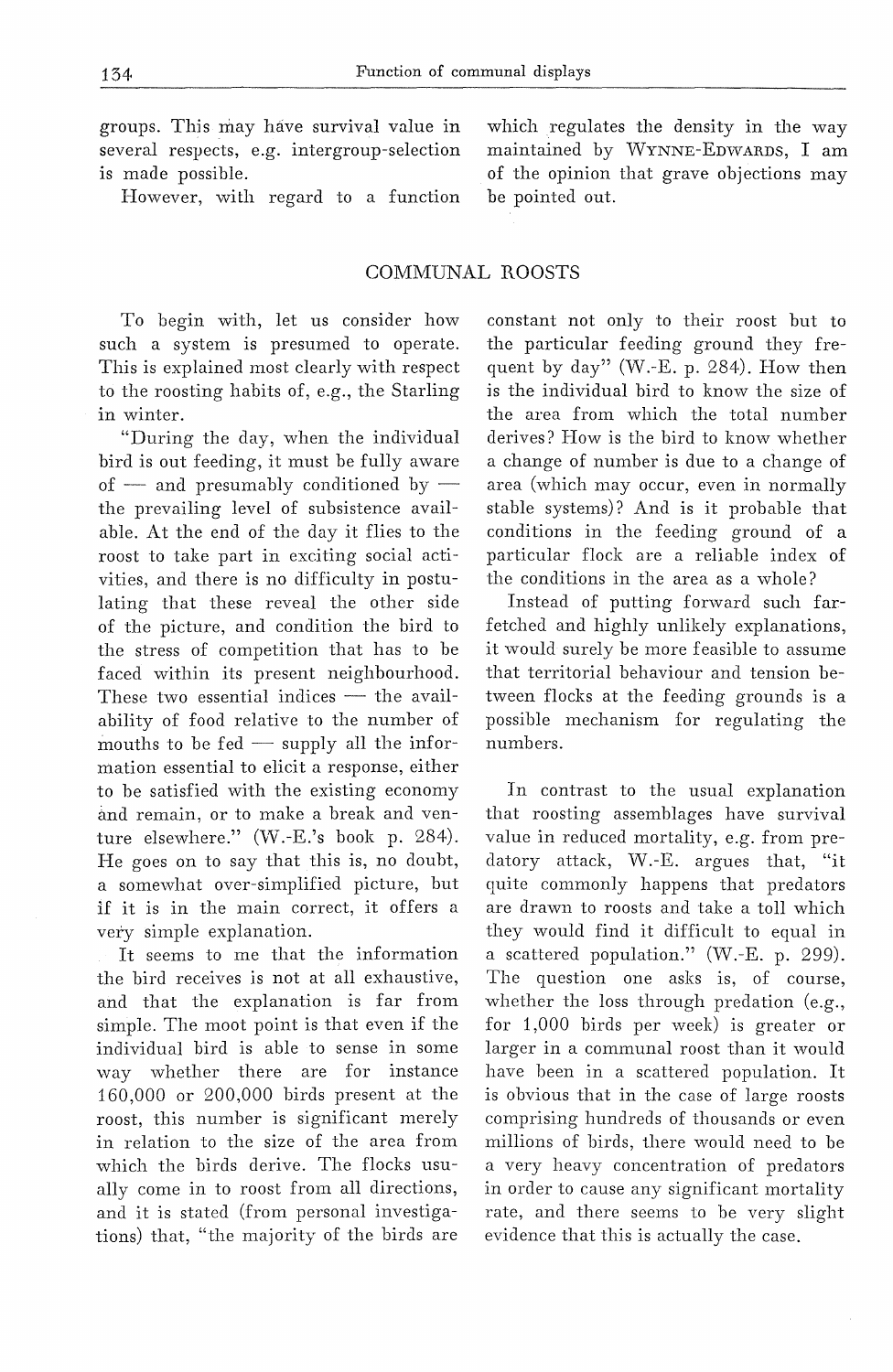Communal roosts are generally situated in very protected places, not only in respect to predators, but also with regard to climatic conditions (cf. e.g. GUENIAT 1948, p. 87 concerning the Brambling).

The Brambling *(Fringilla montifringilla)* is interesting in this connection because the habit of communal roosting is exceptionally spectacular here. One roost may contain several million hirds. Nevertheless, it is not difficult to see that a regulation of dispersion in the way advocated by WYNNE-EDWARDS is out of the question. In hirds such as the Starling and the Rook, from which W.-E. mainly derives his arguments, there is at least a certain stability in the location of the roosts and the extension of the area from which the hirds come. The Brambling, on the contrary, is extremely irregular in its occurrence in winter quarters. This irregularity, which is partly due to the varying amount of beech-mast present in the various regions, and partly to fluctuation in the numbers of winter visitors, makes it impossible to maintain traditional roosting places. In faet, we know from the admirable investigations by Swiss ornithologists (see e.g. SCHIFFERLI 1955, LANZ 1953, p. 14) that the roosting places are not the same ones during different "invasion years", and that, furthermore, there is a great deal of change during each particular winter.

Even if it is reasonably certain that the chief survival value of communal roosts consists in reduced mortality during the night, and even though we must refute VVYNNE-EDWARDS' hypothesis of a function of density regulation, this .does not necessarily mean that communal roosts have no social significance. It is quite probable, for instance, that these gatherings and the accompanying display may help to synchronize various activities, such as migration.

## ARENA DISPLAYS

We may now proceed to the discussion of arena displays ('leks'), another category of communal gatherings which, according to WYNNE-EDWARDS, have a function in regulating numbers. This time it as a question of regulating the reproductive output instead of merely regulating dispersion. The ideas involved are rather strange, and it is with some trepidation that I start to criticise them. The faet is that the mere mention of them at a recent meeting in our Natural History Society caused so much merriment that a friend of mine (who had not read the bo ok), almost accused me of making fun for fun's sake, which, if true, would certainly have been a very serious matter.

I shall, therefore, pass very lightly over the impossibility (for physiological and psychological reasons) for the males to be able to "withhold coition once a sufficient quota of hens has been fertilised" as a means of regulating the reproductive output (as VVYNNE-EDWARDS maintains), and stress instead the utter impossibility of such a mechanism on other grounds altogether.

In the first place, it is necessary to remember that even if we were inclined to accept that "a constant number of males will undertake a fairly constant nurnber of matings before their interest and willingness declines, and further matings are refused" (W.-E. p. 216), this would not at all insure any regulation of the reproductive output. The faet is that precisely in those birds with which we are here concerned (various gallinaceous hirds, the Ruff, etc.), relaying is very frequent. Thus, if in a certain year there are more matings than usual this is either because there are more fertil hens than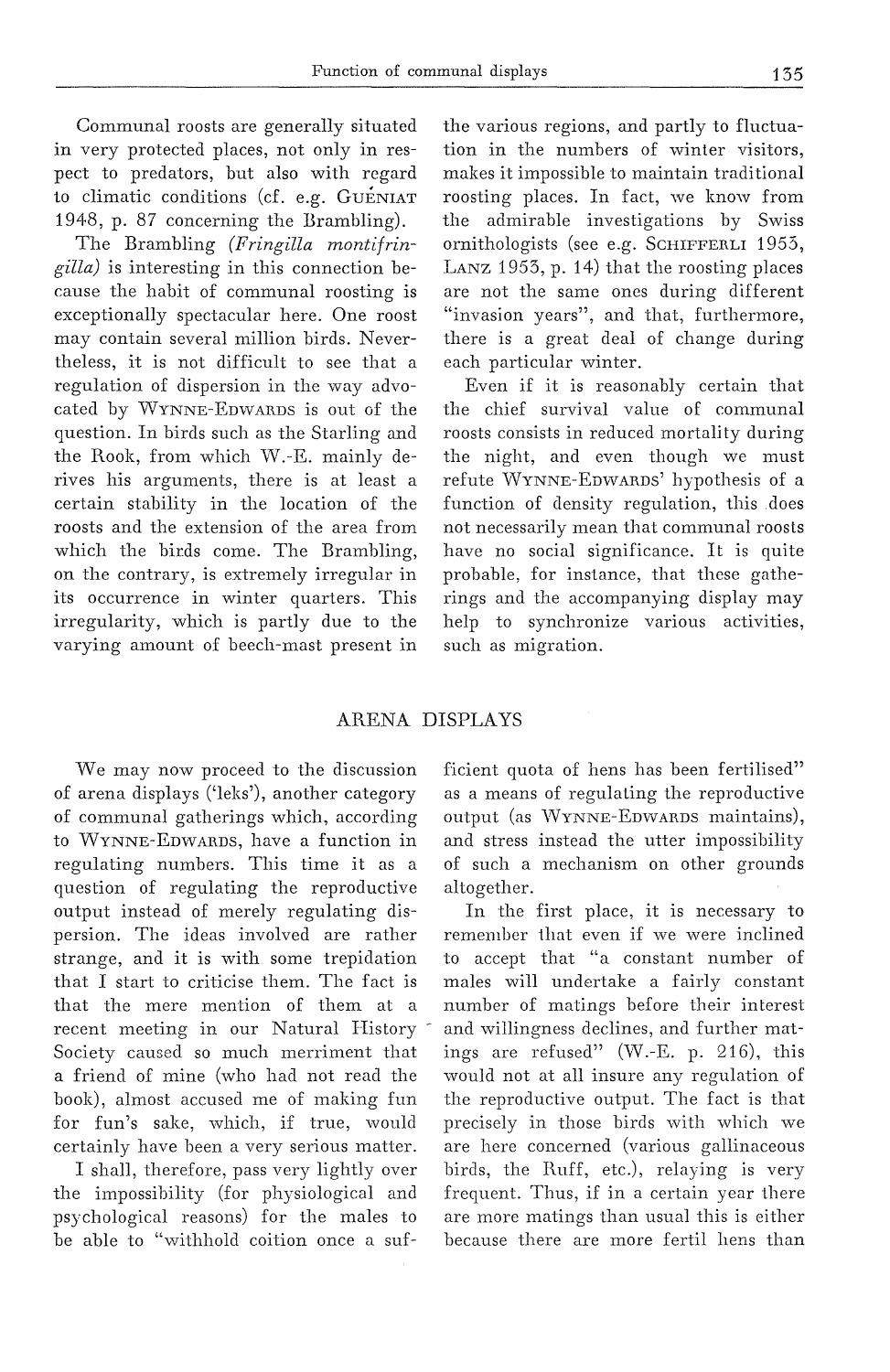usual, or because  $-\overline{\ }$  owing to an exceptional amount of predation  $-$  more hens than usual have lost their clutches and are in need of being fertilised again. How are the males to distinguish hetween these situations? They are necessarily ignorant of conditions at the nesting sites. prohable that the survival value of arena displays consists primarily of this nonappearance of the males at the nest. No mating or territorial manifestations (which may reveal the site to predators) are taking place here.

Unnecessary though it may seem to waste more time and paper on these absurdities, we may, in order to further the argument, point out a few more relevant facts (BANCKE & MEESENBURG 1952, 1958, 1960):

The same population of Reeves may visit different arenas, and the same is the case with Ruffs that have a more or less white colouration. While the remaining, dominant Ruffs have a special "standing place", each on a particular "hill", the "whites" have access to all the hills in the district.<sup>1</sup>)

Some of the dominant Ruffs are superseded on the hills bv other Ruffs in the

course of the season. This withdrawal of the most successful males after some is no doubt due to exhaustion, and may be a feature common to all birds and mammals with arena display. In the face of this, W.-E.'s following surmise of the function of polygyny becomes merely incongruous, "tbe handful of participating males, being fully informed either of their own personal total or, where there is communal lek, of the group total of matings performed to date. could be conditioned to respond when the appropriate complement had beed reached by becoming sexually inert"  $-$  (W.-E. p. 515). A necessary pre-supposition would be that the same males were present all the time.

VVYNNE-EDWARDS (p. 215) cites instances from the investigations of SCOTT  $(1942, p. 495)$  where, in the Sage-grouse a few hens may sometimes, on account of the temporary incapacity of the master cock on busy mornings, fly away unsatisfied. He apparently thinks that this may support his ideas. It is clear, however, from Scorr's paper that if this happens, it is simply because of the late hour of the morning, otherwise the hens would be served by other males. He writes, "As the morning sun rises higher in the sky, the instinct to leave the area transcends all others, and some of these hens fly away unsatisfied"  $-$  and he continues, "Others may walk through the area and fall temporarily under the spell of an outside cock whereupon nature's chief aet is accomplished". SoOTT's paper contains several definite observations on hens that, unsuccessful in being mated at the regular mating spot, go elsewhere to mate (p. 493 -494). It is a mystery how anybody could imagine a regulation of reproductive output behind all this.

<sup>1)</sup> We have here, apparently, a very good instance of a trait which is upheld by special devises in the face of individual contraselection (by predators). The "whites" are of value to the group in being emminently suited for making the hill conspicious. But this very conspiciousness makes them so vulnerable to predation that they would be kept down to a minimum but for their favourable chances of success in breeding. This is accomplished by an instinct in the other Ruffs whereby they refrain from attacking the "whites" when the latter place themselves in their territories. Apparently this instinct could only be explained by intergroup-selection.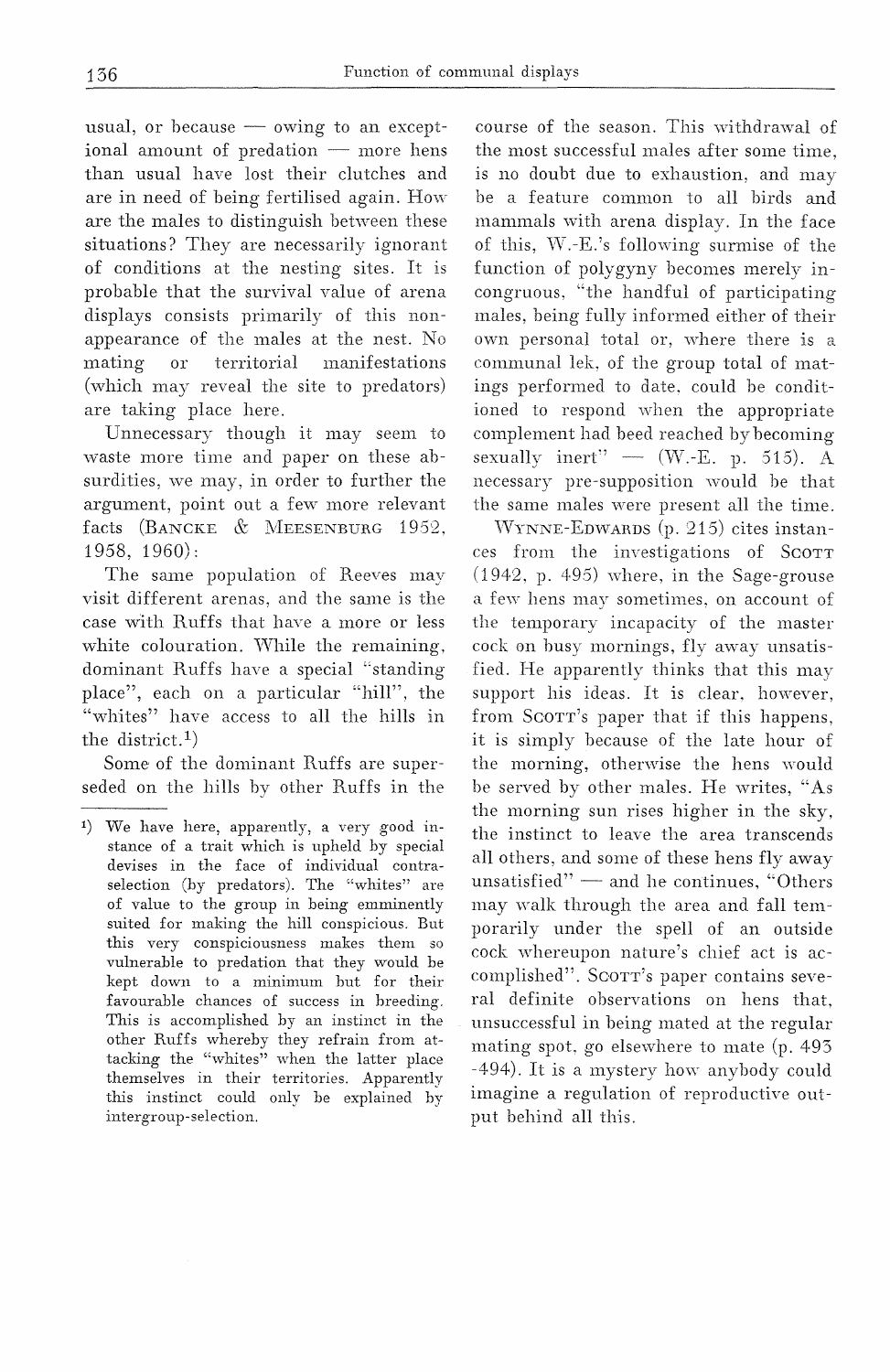# OTHER TYPES OF COMMUNAL DISPLAYS

VVYNNE-EDWARDS states that it is typical for such gatherings and demonstrations, which he considers to have an "epideictic" function. to occur at special times and at a traditional meeting-place. This is generally the case (for obvious reasons) with roosts and leks. However, he is also of the opinion that "while it is the general rule, these two conditions are not entirely indispensable" (p. 326). In fact, the many other kinds of communal gatherings, prenuptial displays, etc., which will be discussed further on. very seldom fulfil these expectations. This is a field where, no doubt, much remains to be discovered, and there is also a need to accumulate facts which are widely scattered in the literature and often hard to find.

The important task of collecting and analysing all these facts will not be attempted here, but in order to illustrate the point mentioned above, a few data concerning the Corvidae (one of the best studied groups), may be cited.

Concerning the noisy gatherings of Jays *(Garrulus glandarius)* in the spring, GooDWIN (1951. p. 425) says that they "may involve anything from three or four to thirty or more birds. They seem essentially very similar to those of 'lek' hirds except that there appears to be no set time or place for them to materialise, and the birds taking part seldom stay long in one group of trees but move about, one bird flying off and the rest following at intervals".

In the case of the Magpie *(Pica pica)*, there seem to be several types of gatherings (LINSDALE 1937, 1946). One of them appears to correspond to the above mentioned gathering of the Jay, and another is connected with roosts. We have RAS-PAIL's (1901) very interesting observations on the function of the former type (in both Magpies and Jays) in cases where one of a pair has lost its mate in the breeding

season. When this occurs, all the birds in the neighbourhood congregate noisily at the scene of the incident. By the next day, the bird has found a new mate and nesting activities are again continued from the stage where they were interrupted. This form of behaviour has been seen in several instances where one bird of a pair has been shot while in the nest.

There is some uncertainty concerning a possible third type of Magpie-congregation, but W. STEWART (1928, p. 57) has claimed that in Lanarkshire, (Scotland) there are traditional Magpie-playgrounds with large gatherings during the latter half of winter. He states that "they are entirely different from the usual roosting parties seen at certain places in the autumn and early winter. They might rather be described as sportive and ceremonial occasions ...". Further observations would appear to be necessary, but if the gatherings really are independent of roosting grounds, we may here have a case that strictly conforms to WYNNE-EDWARDS' definition. However, in this the Magpie would evidently be excepional rather than normal.

The same combination of separate territoriality and gregariousness that characterises Magpies and Jays is also found in Ravens. Indications of traditional meeting-places (apart from roosts) are meagre, insofar as I am aware. With regard to the Northern American Raven, F. ZIRRER (in BENT 1946, p. 198) writes, "From the middle of August to about the end of September. and as a rule in the afternoons only, they congregate in a secluded spot of heavy timber and hold their daily concerts. For this purpose they select one or two of the tallest trees, sit facing one another and sing, mostly solo, but sometimes more at once". They are, however, not particularly addicted to a special locality for "when frightened once [they]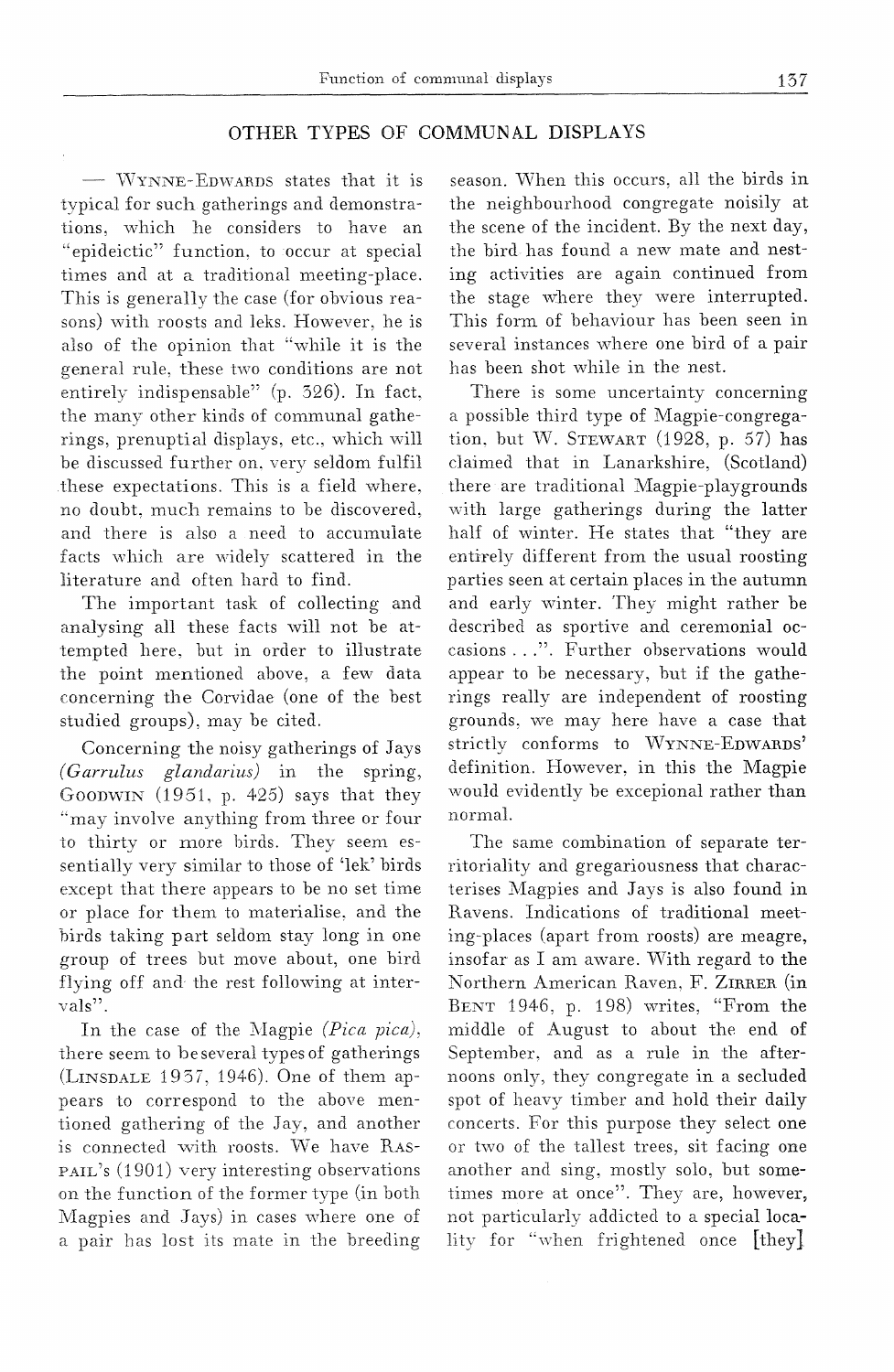will not return to the same spot again, but otherwise they will return daily".

CoOMBES (1948) is of the opinion that in the English Lake District one or more flocks of Ravens are in existence throughout the year. He holds the view that these flocks consist of "birds that for a period of years do not breed, although a

proportion of them are seen to be paired". There are even contacts between pairs during the breeding season. RYVES (cited in BANNERMANN 1953, p. 4), saw a pair of Ravens perform aerobatics in which they were joined by another pair. Later, the.two,pairs parted company again.

## VISITING BEHA VIOUR

This brings us to a point I am particularly anxious to stress in connection with purely social displays. These may be either in the nature of congregations or of visiting behaviour. Moreover, there may well be all manner of transitions between the two types.

The classical case, so to speak, of visiting behaviour is the one described by HUDSON (1892, p. 269) in the Spurwinged Lapwing of the Argentine Pampa. Unfortunately, this does not appear to have been re-investigated, but since Hun-SON, apart from being a great writer, was certainly a keen and gifted observer, we may be sure that the account is, at least in the main, true. He says, "If a person watches any two birds  $-$  for they live in pairs  $-$  he will see another lapwing, one of a neighbouring couple, rise up and fly to them, leaving his own mate to guard their chosen ground, and instead of resenting this visit as an unwarranted intrusion on their domain, as they would certainly resent the approach of almost any other bird, they welcome it with notes and signs of pleasure". The three birds then perform a sort of dance, uttering resonant drumining notes in time with their movements. Afterwards the visitor goes back to his own ground and his own mate, to receive a visitor himself later on.

In the Roedeer, the one animal with which I am really familar, a kind of "chasing" is observed during the rutting season in midsummer. Rather surprisingly, I found (BRAESTRUP 1952, p. 43) that this behaviour performs a function of a similar nature to the above.

The chases are of two kinds, a slow pushing movement (which may occur on a special mating spot, the "ring") and longer excursions during which the pair run at full speed, the buck following the doe. That this "running" is actually a sort of play rather than a form of real pursuit, is seen from the faet that the doe may often take the initiative herself. She starts to run, glancing behind to see if the buck is following.

It is seldom possible in the forest to get more than brief glimpses of the chase. There are, however, a few localities in Denmark, situated in large estates, where the roe deer lives in the open fields. There it is sometimes possible to get a good and much more prolonged view of the running deer, and to watch the reaction when they intrude on the territories of other bucks. Normally, any violations of private territory are furiously resented, and the "foreigner" has an instinctive respect for the "owner". As an example, the following incident is very revealing: The observer disturbs a buck at close quarters. The buck jumps over a fence, but on seeing a rival standing in his own ground on the other side, comes back again immediately.

The "running" pair, however, are received in a totally different manner. If the chase leads through fields with a heavy concentration of roedeer, each buck stand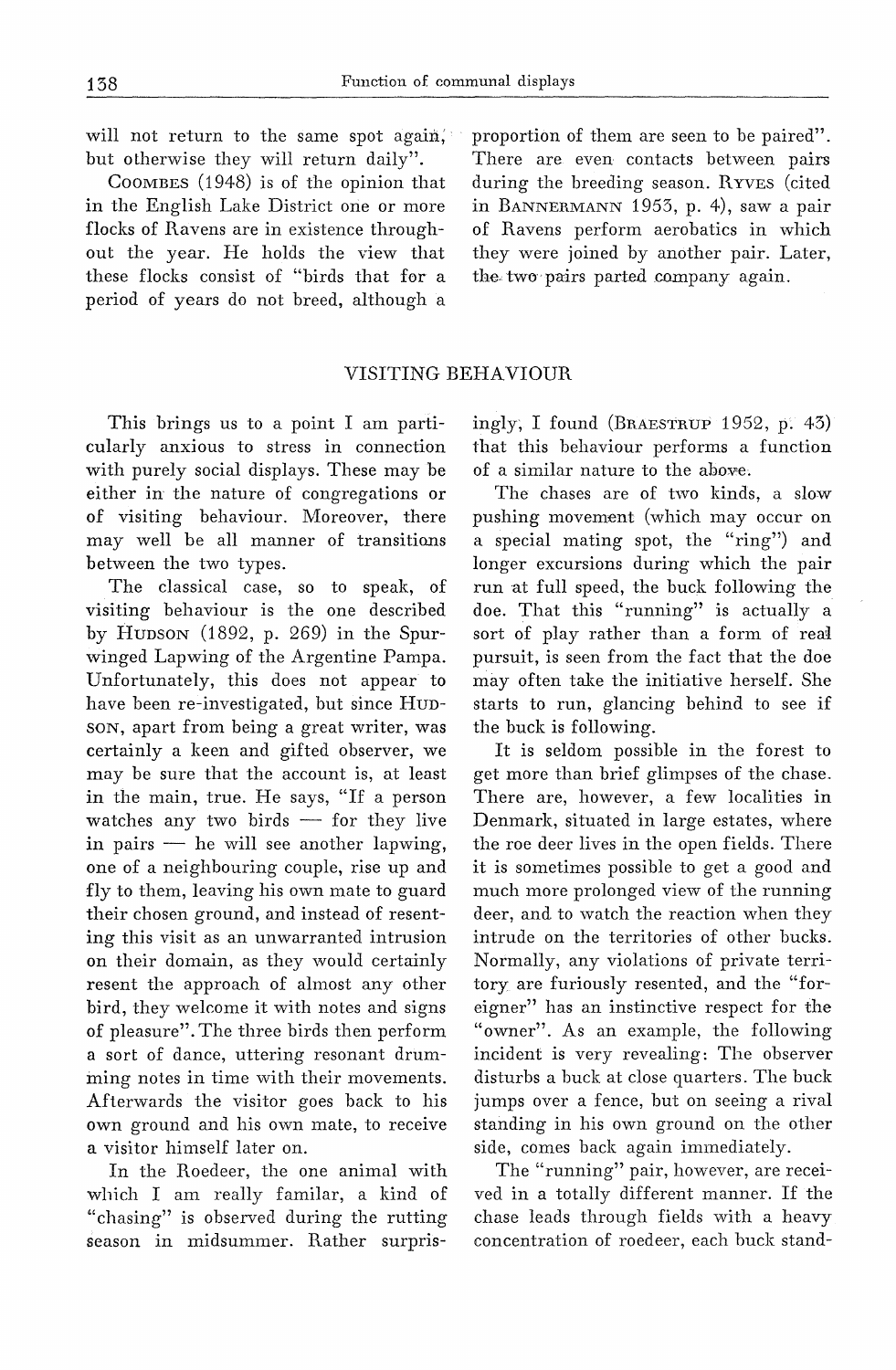ing (usually accompanied by a doe) on his own territory, one may see, as it were, a wave of elation and joy spreading in the whole neighbourhood. If anyone considers this description too anthropormophistic, let him see for himself the difference between the violent reactions of a buck on encountering a rival too close to his territory under ordinary circumstances (his rage is often manifested afterwards by an 'attack' on a tree), and on the other hand, the playful and relaxed attitude towards the "running pair". The "owner" may run after them for a little while (the doe then being followed by two bucks), but the 'owner's' movements throughout testify that this is mere play.

One very essential point concerning these "chasings" is that they seem to occur within the common territorial bounds of a discrete community of roe deer. I have myself kept watch at a boundary which the local game-keeper pointed out to me as being the deliminating point between two populations with pronounced average differences in the shape of their horns. The game-keeper remarked that this boundary was respected even in winter, when roe-deer live in small flocks. I was able to observe that pairs approaching this boundary from either side turned round and went back again.

Sexual chases are also common in hirds, and they may sometimes have a social function similar to those of the roedeer (BRAESTRUP 1953, p. 66). Thus, when a pair of yellow Buntings pass a foreign territory the male "owner" of the territory may follow them (HuxLEY 1930). A communal display in the House-Sparrow may start with a chase which attracts other males (SUMMERS-SMITH 1954). "There is a tendency for dual ceremonies to become social ... and some of them merge into corporate activities so subtly that no rigid distinction is possible" (ARMSTRONG 1947, p. 164). The ceremonial piping parties of the Oystercatcher

are mentioned by ARMSTRONG (1947, pp. 166-171) as an example of displays akin to visiting behaviour as well as to typical communal displays. Typical visiting behaviour is described by OwEN (1951) in<br>the Red-backed Shrike. ARMSTRONG the Red-backed Shrike. ARMSTRONG (1947, p. 168) gives other examples of birds calling upon one another.

Knowledge of social displays is not yet as complete as we would wish, but the picture that emerges does depict several kinds of contact between members of discrete communities. Orderly congregations in special places and at fixed times (apart from roosts and leks) seem to be the exception rather than the rule.

Whatever their exact nature, all these various types of display are excellently suited for establishing ties between the various members of a community. There is no doubt about the evolutionary importance of a species being partitioned into discrete entities, and this more or less effective partitioning seems to be the rule in higher vertebrates. By this means group selection is made possible, and this again is a pre-requisite for the evolution of social traits which make the species as a whole more fit, although they may be detrimental to the breeding of the individual (cf. e.g. WRIGHT 1959, pp. 143, 148). In this sense (indirectly via the evolution of the yet little known regulatory mechanisms which they make possible), the social displays may be said to influence the reproductive output. But there seems to be no reason for assuming the existence of a direct regulatory function such as WYNNE-EDWARDS maintains.

The faet that there is always an element of gregariousness, even in species with pronounced individual territories, is no doubt also of great importance in making it easy for a population to change from one mode of life to another. Thus, a change from territorial behaviour in summer to flock-life in winter very often occurs. There may also be local differ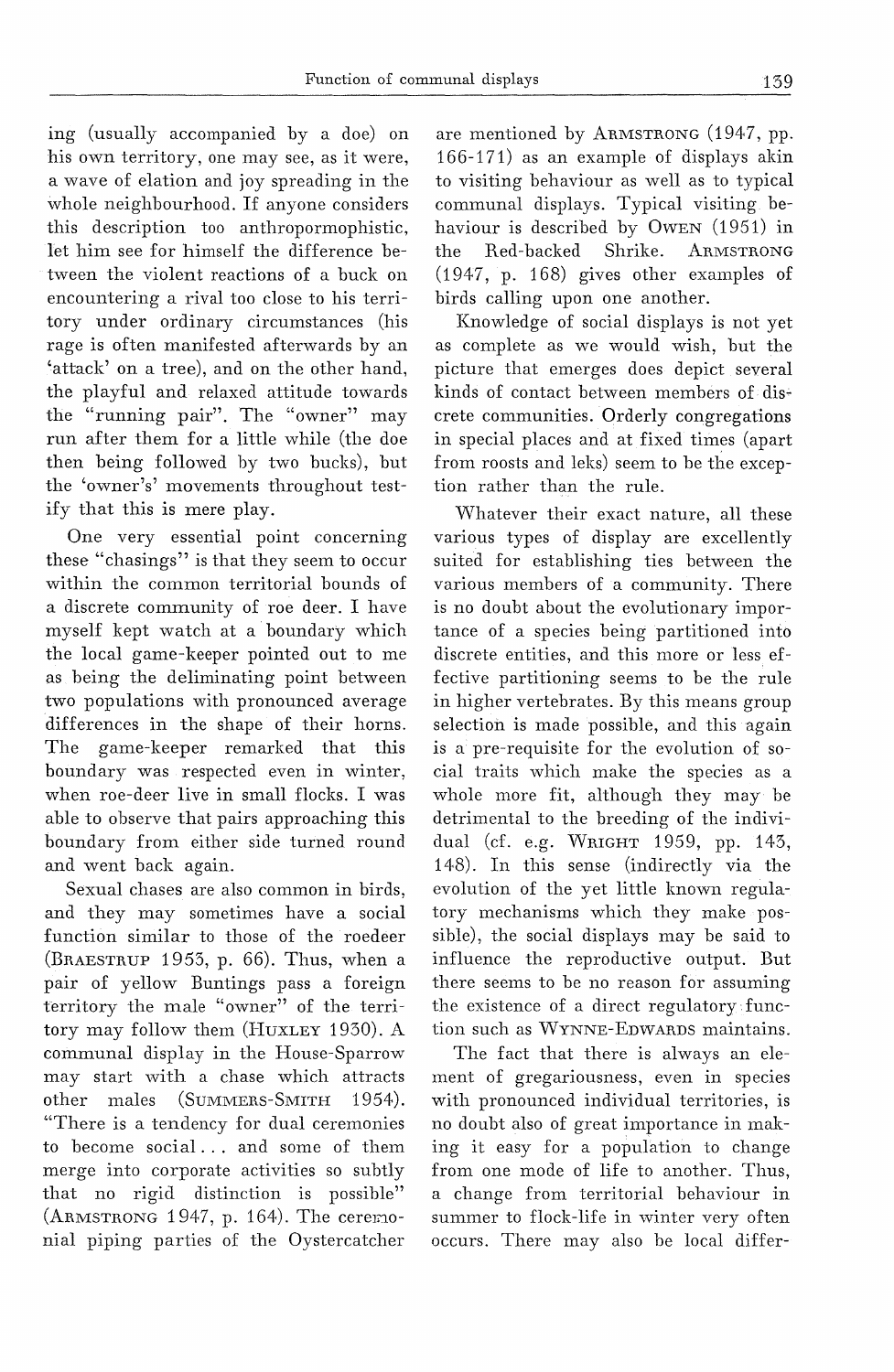ences within a species which consist of circurnstances leading to colonial breeding in some localities, and the spacing out of pairs in separate territories in other regions. The faet that we often find closely allied species with pronounced dif-

In a recent book by V. C. WYNNE-EDWARDS a funetion of regulation of numbers is ascribed to various kinds of communal displays, including arena. displays (leks) and those going on in connection with communal roosting.

These daims are examined and categorically

ferences as to sociality also testifies that a change has occurred during evolution (KALELA 1954, pp. 6-10).

Finally, communal displays are, of course, important in synchronizing various activities (breeding, migration, etc.).

## SUMMARY

refuted with respect to leks and roosts. With regard to other types of communal displays, the more orthodox view is held that they are primarily for tying together discrete groups, between which inter-group selection is thus made possible.

#### DANSK RESUME

#### *Om funktionen af fælles-;,spil"*

Den skotske biolog V. C. WYNNE-EDWARDS har sidste år udgivet en stor bog om visse af dyrenes sociale adfærdsmønstre, som han mener har en funktion ved at regulere forplantningen og fordelingen i terrænet, således at de pågældende dyr ikke overbeskatter deres hjælpekilder (fØdedyr eller de planter de lever af). Vi ved jo fra menneskets fiskeri og hvalfangst, at en for intensiv efterstræbelse ('overfiskning') medfører stærkt nedsat udbytte, ja der kan endog være fare for uddøen af de pågældende dyr (bardehvalerne).

Det må anses for sikkert, at der kan finde en sådan regulation sted. Især kan man betragte territorieinstinkterne fra denne synsvinkel. Men hvad angår de forskellige former for fællesspil, som denne afhandling beskæftiger sig med, mener jeg at W.-E. med urette betragter dem som direkte antalsregulerende. Især kan man fremføre afgørende indvendinger mod at tilskrive overnatningsforsamlinger og parringsspillene (arenaspil) hos polygame fugle en antalsregulerende funktion.

Massekoncentrationer på bestemte overnatningspladser finder vi jo hos mange fuglearter .om vinteren. Det er W.-E.'s opfattelse at disse ·forsamlinger (og de flyvespil der ofte ses i forbindelse med dem) regulerer fordelingen i terrænet på den måde, at fuglene derunder gør sig ·bekendt med den mængde, som er til stede på egnen, og sammenligner denne mængde med fødebetingelserne (det må naturligvis forudsættes at være en ubevidst proces i fuglens hjerne). Et ugunstigt billede skulle kunne bevæge en del af individerne til at søge andetsteds hen.

 $Indvendinger: - Selv om vi tænker os at$ fuglen skulle kunne sanse om der f.eks. er 160,000 eller 200,000 artsfæller til stede på overnatningspladsen, ville dette tal kun have en mening i relation til størrelsen af det område, hvorfra de kommer. Overnatningspladserne kan ganske vist hos nogle fugle normalt være de samme fra år til år, og området, hvorfra fuglene stammer, vides for Rågens vedkommende at kunne være nogenlunde konstant. Men selv her kan der indtræffe forandringer, og hvordan skulle da den enkelte fugl vide, om en tiltagen af antallet skyldes tilskud af fugle fra fjernere liggende egne eller en for stor tæthed i forhold til fødemængden, som den for øvrigt kun har kendskab til på det begrænsede område, hvor den selv har fourageret?

I stedet for en så kunstig forklaring er det dog lettere at forestille sig, at det er individtætheden og territoriale spændinger (eventuelt mellem flokke indbyrdes) ude på fourageringspladserne, der virker regulerende.

\iV.-E. mener endog, at antalsregulering er masseovernatningspladsernes primære funktion, og han vil drage deres hensigtsmæssighed tvivl, når det gælder undgåelse af fjenders efterstræbelse. Et meget vægtigt modargument kan hentes fra Kvækerfinken, der netop har de mest storslåede overnatningsforsamlinger på ofte adskillige millioner fugle, og hvor W.-E.'s forklaring i al fald umuligt kan passe. Kvækerfinkens optræden om vinteren i et givet område er jo nemlig uhyre varierende fra år til år, således at det er umuligt, at denne fugleart kan få et system af traditionsbestemte overnatnings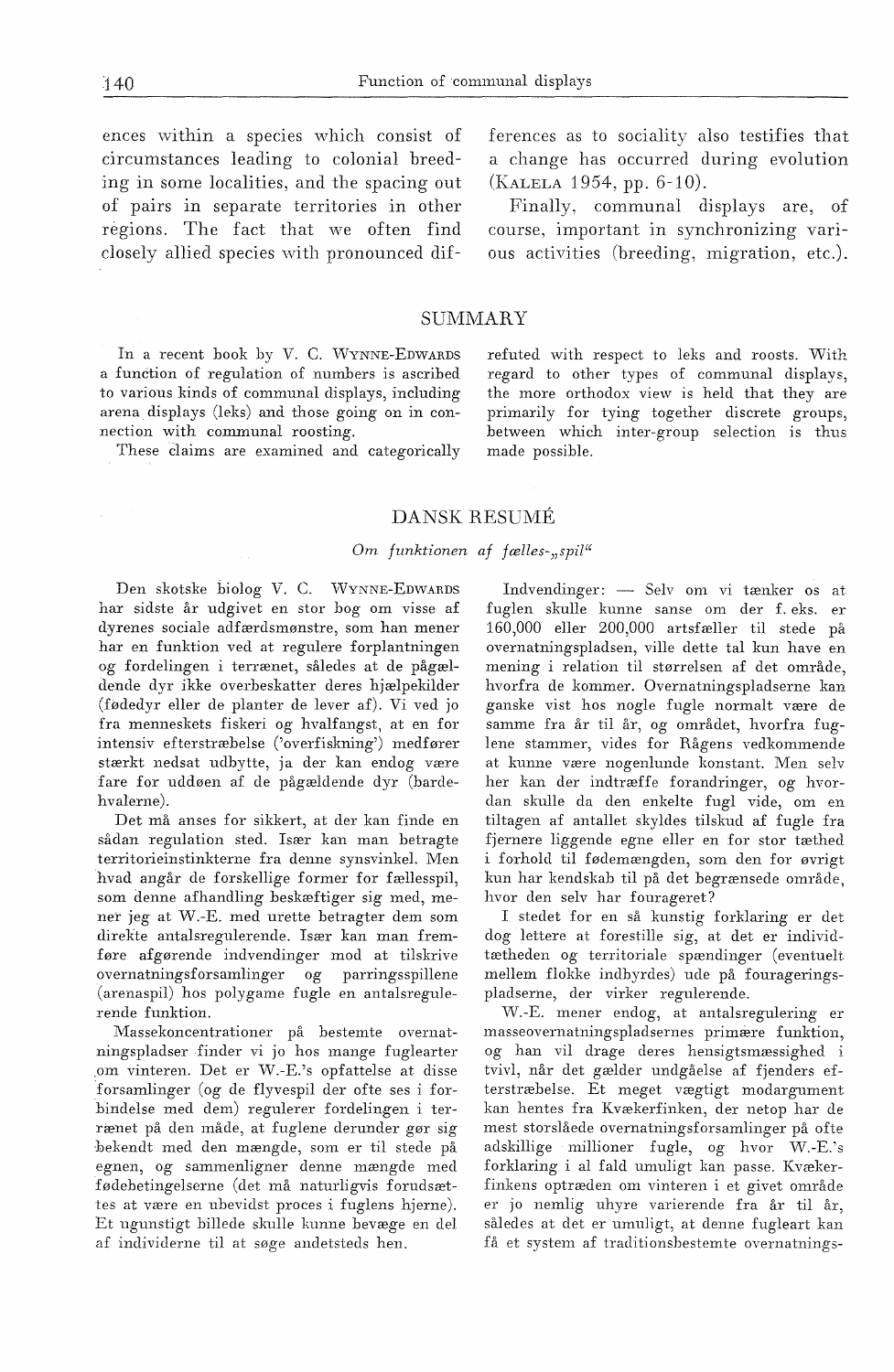steder, hvortil fugle fra et bestemt område søger - hvilket som nævnt er den første betingelse for en antalsregulation ad denne vej. Vi ved da også fra grundige undersøgelser i Schweiz, at de store invasioner, som med års mellemrum finder sted, har forskellige sovepladser hver gang, og at de store masseforsamlingspladser først bygges op i vinterens løb under stadige forandringer.

- Endnu mere absurd er forestillingen om en antalsregulation gennem de forsamlinger som kendetegner forskellige polygame fugle i parringstiden. Der skulle her være tale om en regulation af forplantningen på den måde, at de få dominerende hanner, som er næsten ene om at effektuere parringen, skulle kunne holde sig a jour med antallet af parringer og eventuelt indstille dem på et passende tidspunkt. Dette stemmer for det første yderst dårligt med fysiologiske og psykologiske forhold. Den stakkels Brushøne, som kommer forgæves til parringspladsen, fordi de tilstedeværende Brushaner er blevet enige om at nu kan det være nok for i dag (eller for i år?) giver ligesom ikke noget sandsynligt billede. Men rent bortset fra det, er der andre og helt afgørende grunde til, at man totalt må forkaste en sådan mulighed. De pågældende polygame fuglehanner kan ikke have noget kendskab til, hvad der foregår på redepladserne. Det er så at sige arenaspillets 'ide', at de ikke har det. Redestedets beliggenhed kan bedre holdes skjult, fordi der ingen parringseller territorie-manifestationer finder sted her. Derfor kan hannerne ikke vide om et større antal parringslystne hunner betyder flere forplantningsdygtige individer - eller om det skyldes mange omlægninger, fordi reder er ødelagt. Endvidere er det et vistnok gennemgående træk ved arenaspil (hjorte, Brushaner), at de dominerende hanner ikke kan holde en sæson ud, men erstattes af andre mod slutningen.

I al fald Brushøns kan besøge forskellige spilpladser og er således uafhængige af dominerende hanners eventuelle 'altruistiske' tilbageholdenhed.

- For de mange andre slags fællesspil er det karakteristisk, at der er alle overgange fra masseforsamlinger, der kan minde om arenaspil, til visitadfærd, hvor f. eks. en han besøger et fremmed par på deres territorium, ofte under iagttagelse af bestemte ceremonier.

Fælles for dem er, at de er egnede til at knytte en bestemt gruppe nærmere sammen til en enhed, der er til en vis grad avlsmæssigt adskilt fra andre grupper. Dette har bl. a. den betydning, at der vecl naturlig udvælgelse grupperne imellem kan opstå sociale instinkter, der er til gavn for gruppen og arten - uanset at det ville være en fordel for det enkelte indvids forplantningschancer at sætte sig ud over dem. Til disse træk hører især sådanne, som regulerer forplantning og fordeling i terrænet. I denne indirekte betydning kan da de pågældende 'spil' siges at virke antalsregulerende, men kan næppe tænkes at gøre det direkte, således som WYNNE-EDWARDS forestiller sig det.

Fællesspil må også virke til at samordne forskellige cykliske foreteelser (forplantning, træk) i tid (synkronisere dem), og også masseovernatninger og areaspil kan (ud over deres iøjnefaldende funktion) have denne betydning.

Det er karakteristisk for WYNNE-EDWARDS' bog, at han har været alt for ivrig for at finde tilsyneladende plausible støttegrunde for sine hypoteser  $-$  og i alt for ringe grad har interesseret sig for, hvad der kunne tale imod. Videnskabelig metode består i en sådan stadig prøvelse, for - som den bekendte amerikanske biolog G. G. SIMPSON har udtrykt det - direkte bevis for en hypotese kan være umuligt at føre, men modbevis er ofte muligt. Gennem forkastelse af det forkerte, kan man nærme sig sandheden.

#### LITERATURE

- ARMSTRONG, E. A. 1947: Bird display and behaviour. - London.
- BANCKE, P. & H. MEESENBURG 1952: A study of the display of the Ruff. - Dansk Ornith. Foren. Tidsskr. 46: 98-109.
- 1958: A study of the display of the Ruff II. - Dansk Ornith. Foren. Tidsskr. 52: 118-141.
- 1960: Brushanen (the Ruff) *in* Nordens Fugle i Farver 4:  $259-272$ . - Copenhagen.
- BANNERMANN, David A. 1953: The hirds of the British Isles I. - London.
- BEKT, A. C. 1946: Life histories of North American Jays, Crows etc. - Bull. U. S. Nat. Mus. 191.
- BRAESTRUP, F. W. 1952: Hjortebogen. Copenhagen.
- $1955$ : Fuglenes verden. Copenhagen.
- 1963: Review of Wynne-Edwards 1962 in Oikos 14: 115-120.